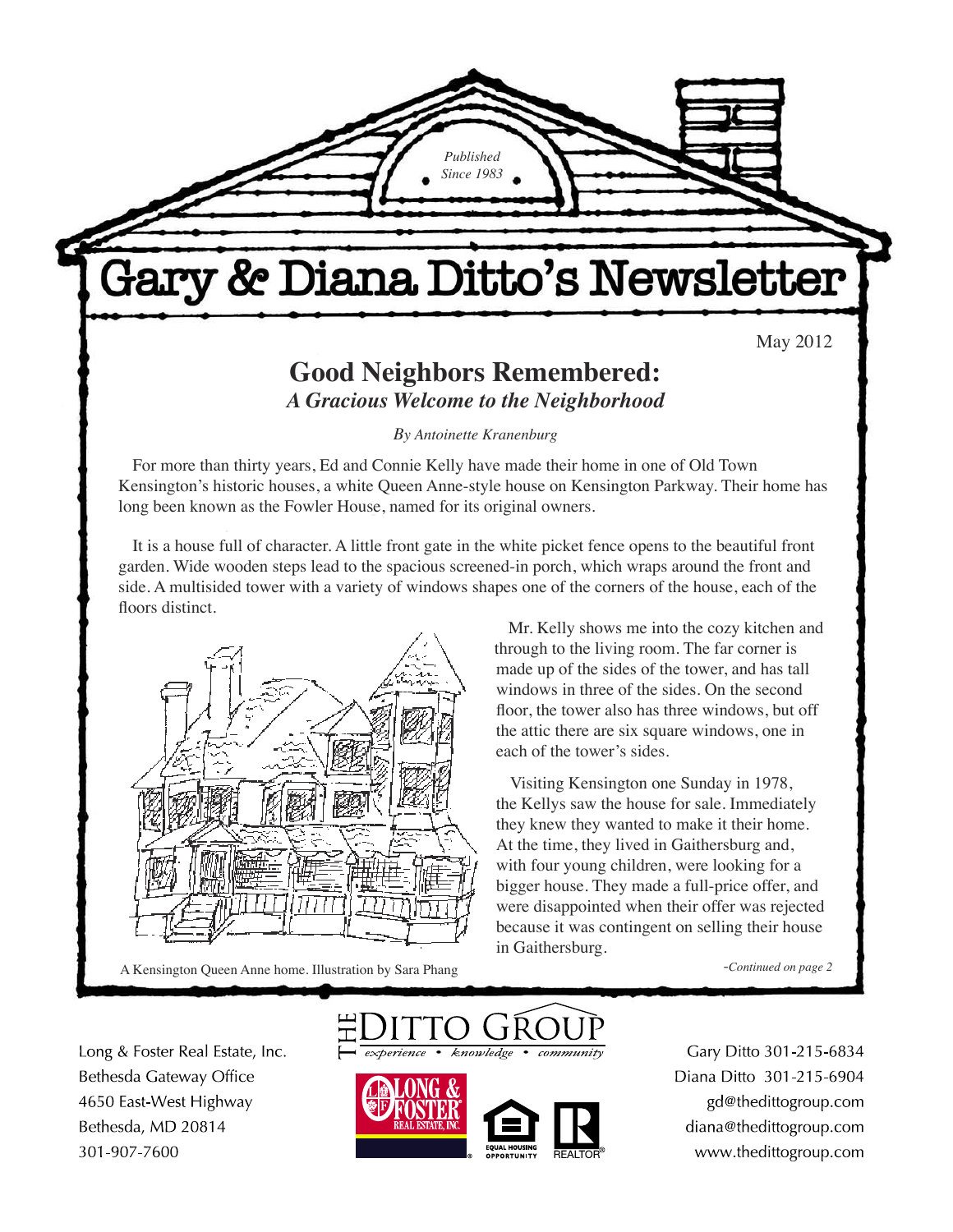#### Good Neighbors *— continued*



Ed remembers that they put their house on the market on Tuesday and it sold on Saturday. Then, after a home inspection found a minor defect in the Fowler house, the competing offer was withdrawn and the Fowler house became theirs. They moved into their Kensington home in July of 1978 and have lived there ever since.

Their home is across from what is now Johnson's Florist and Garden Center. When the Kellys moved here in 1978, there was a Laundromat at the site of Johnson's.

Almost every house at that time had elderly owners, except for the Morris family, who also had four children. Ed and Connie have fond memories of their neighbors.

On the Kellys' first day in their new home, Ed Kelly discovered that someone had mowed the lawn and had kept the tomatoes watered for them. It was their neighbor on Montgomery Avenue, Frank Kennedy, an avid gardener.

In addition, Connie remembers vividly how Bertha Clum showed up at their door on that first day, white haired and bearing a coffee can filled with flowers. She did not want to come in, saying, "No, no, no. I know how busy you are. I just want you to know how welcome you are!"

The three Clum sisters, Helen, Mary and Bertha Clum, lived next door. Their father, Cornelius Clum, was the editor of the Montgomery Press. He ran the newspaper in the nearby building at 3716 Howard Avenue, which now houses the Society for the Prevention of Blindness Antique Shop.

Originally, the land in Kensington was sold in parcels of three lots each. The Kellys' house found its start in 1883, when the Fowlers bought the land as a wedding gift for a daughter.

The house was built in the imaginative Queen Anne style, which was popular between 1880 and 1910, with its varied rooflines, gables, porches, and towers. According to "A Walking Tour of Kensington," published by the Kensington Historical Society, the front gable with its half-timbering is in the ornamental Stick style.

In 1915 Mr. Clum bought the lot that adjoined his property for a driveway, so the Kellys' house sits on two lots rather than the original three.

The Clums also bought land across Kensington Parkway land that was unusable because of the creek. The sisters told the Kellys that it took 300 loads of soil to turn that land into a garden. At one time it had a hothouse and tennis courts, and it became the setting for many lovely gatherings.

When Mr. Clum died, his three daughters inherited the house, which was in need of care. A local banker gave Bertha, the youngest of the three, a job, even though she did not think she had the right skills. However, she learned on the job and worked there till she retired.

 $\overline{a}$  Helen Clum, the middle sister, worked in Silver Spring. The oldest sister, Mary, kept the house and made it very nice. The sisters did everything themselves. They were avid gardeners. At one time, they sold flowers from their garden from a cart in front of their house.

As the sisters grew older, their neighbor Frank Kennedy helped them maintain the garden for many years. After her two sisters died, Bertha sold the garden along the creek to the Town of Kensington and stipulated that it would be named in honor of Frank Kennedy. When Bertha died in 1987, the Town renamed it the Clum-Kennedy Garden, in honor of the longtime friends and neighbors.

The sisters' uncle, John P. Clum, lived an eventful life out in the West. Connie brought in an old illustrated history book of the American West, with a striking photo of a handsome John P. Clum, posing in full Western gear with a rifle and some companions. John Clum founded the *Tombstone Epitaph*, a newspaper that is still in print, and was also the first mayor of Tombstone. It was John Clum who wrote the legendary story of Wyatt Earp and the shootout at the OK Corral, an event that might otherwise not have become known.

Having been told the story, the Kellys visited Tombstone in a 1983 cross-country trip and brought back a current issue of the *Tombstone Epitaph* for the Clum sisters.

They were real southern ladies, describes Connie. Late in the afternoon each day, they would change out of their work clothes, put on their earrings and fresh lipstick, and sit on the porch to have a drink before dinner. Ed said that, if he were stopping over, he would be sure to still be wearing his suit.



Connie remembers a time when it had snowed heavily and they were concerned about their elderly neighbors. The Kellys made their way through the deep snow to the Clums' house, only to find the sisters sitting down to breakfast. Each place was set with a beautiful placemat, a full set of silver, a breakfast plate, a separate plate for toast, and a cereal bowl.

The Clum sisters hosted Kensington's Spring Garden Party, and another neighbor would host the winter holiday party. They served the best old-fashioned in town, says Ed Kelly, with a syrup that they made themselves.

Another neighbor was Mr. Brazelton, a biologist and botanist, who taught at Roosevelt High School. He added a greenhouse to his house right outside his dining room, and grew orchids there. Connie believes that you entered by way of the window. Mr. Brazelton was a bachelor and would go over to the Clums to play cards.

Frank Kennedy would walk his dog around the neighborhood and often would pick up things that people had discarded and put outside. He would bring them home and repair them, and then give them away.

The Kennedys met during the war. She was an 'Aussie,' an excellent ice skater and had trained for the Olympics at one time One winter, the Kellys flooded their concrete driveway to make a small skating rink for the children.and the Morrison kids.

- *continued on page 3*